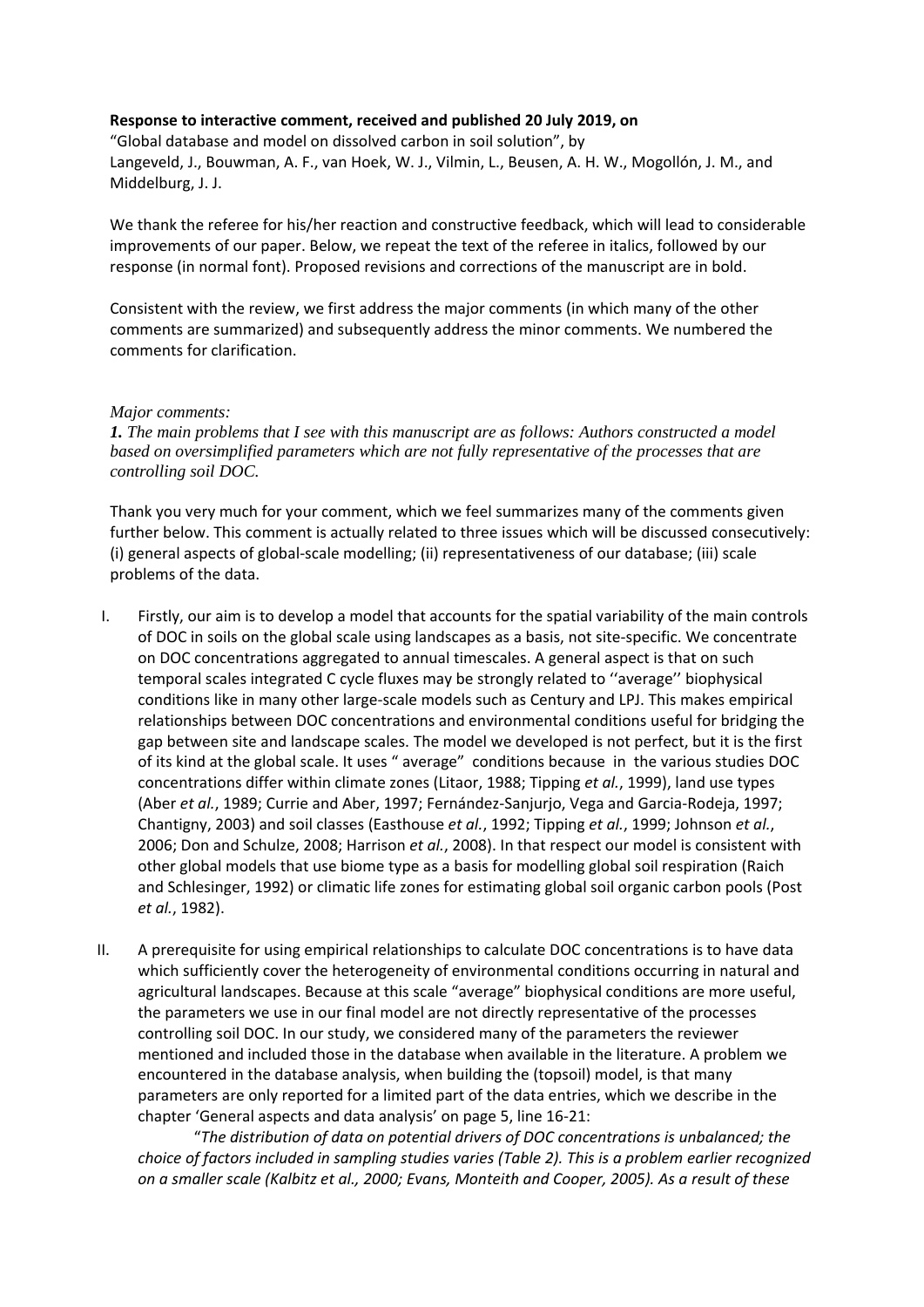*data gaps, for many factors, analysis is only possible on a limited part of the DOC concentration data. Moreover, including a few factors strongly reduces the amount of data involved (e.g. for topsoils, including pH, SOC and CN cuts the amount of data from 255 to 40), thereby impeding analysis at a global scale. Indeed, significant relations can be found for sub-sets of the data.*"

For example, for data exclusively from Spodosols (analysis including all soil types gave no significant results), a (relatively weak) relation can be found for C/ N ratio vs. DOC concentrations (Figure 1). However, a model like this would only depend on a limited amount of data and is only valid for this soil type, based on data almost exclusively found in temperate forests. Such a model does not fit with the objective of our study.



*Figure 1: Single regression of C/N ratio vs DOC concentrations from the database, for only data from the Spodosol soil class. n=18, from polar(1), continental (2) and temperate zones (16). One high leverage point outlier was excluded. Lab incubation and B-horizon data were excluded, similar to the analysis in the article. Data cover mainly forests.*

We want to emphasise that the aim of our study is to constrain DOC concentrations on a *global scale*, not to construct a model to estimate concentrations or fluxes in or throughout a limited region, biome, ecosystem or group of point sources. Therefore, we can only include parameters or model factors that are available on *global scale*, i.e. for all (or at least a large part) of the data in the database. This was not the case for many of the potential drivers reported in the literature.

III. Scale issues. We agree with the reviewer that, in absence of suitable data for many entries, as an alternative soil property data like SOC can be extracted from global grids such as the HWSD. Thanks to the reviewer we noticed that our text was not clear enough that we also used global HWSD soil data extracted from grids in various ways in our regression analysis. To clarify; we extracted 19 different parameters from ISRIC soil data from the HWSD (Batjes, 2015, 2016) for the corresponding grid cell coordinates of every database site. We included these 30 secondresolution data, as well as different types of aggregations to 30 minutes, in the topsoil analysis. However, the correlations for a (simple) single regression of every extracted soil parameter vs DOC where poor. In the combined forward/backward multiple-linear regression analysis the algorithm didn't select any of the extracted variables, as the added value to the model was too low. Instead, the algorithm selected the factors that are currently in the model we presented in the manuscript.

**In conclusion: In our revision we will add a general discussion of global-scale modelling, use of average conditions and representativeness of data, and better describe how we used and tested global grid-based data to extract data for our regression analysis.**

*2. Additionally, they did not use a proper climate data period.*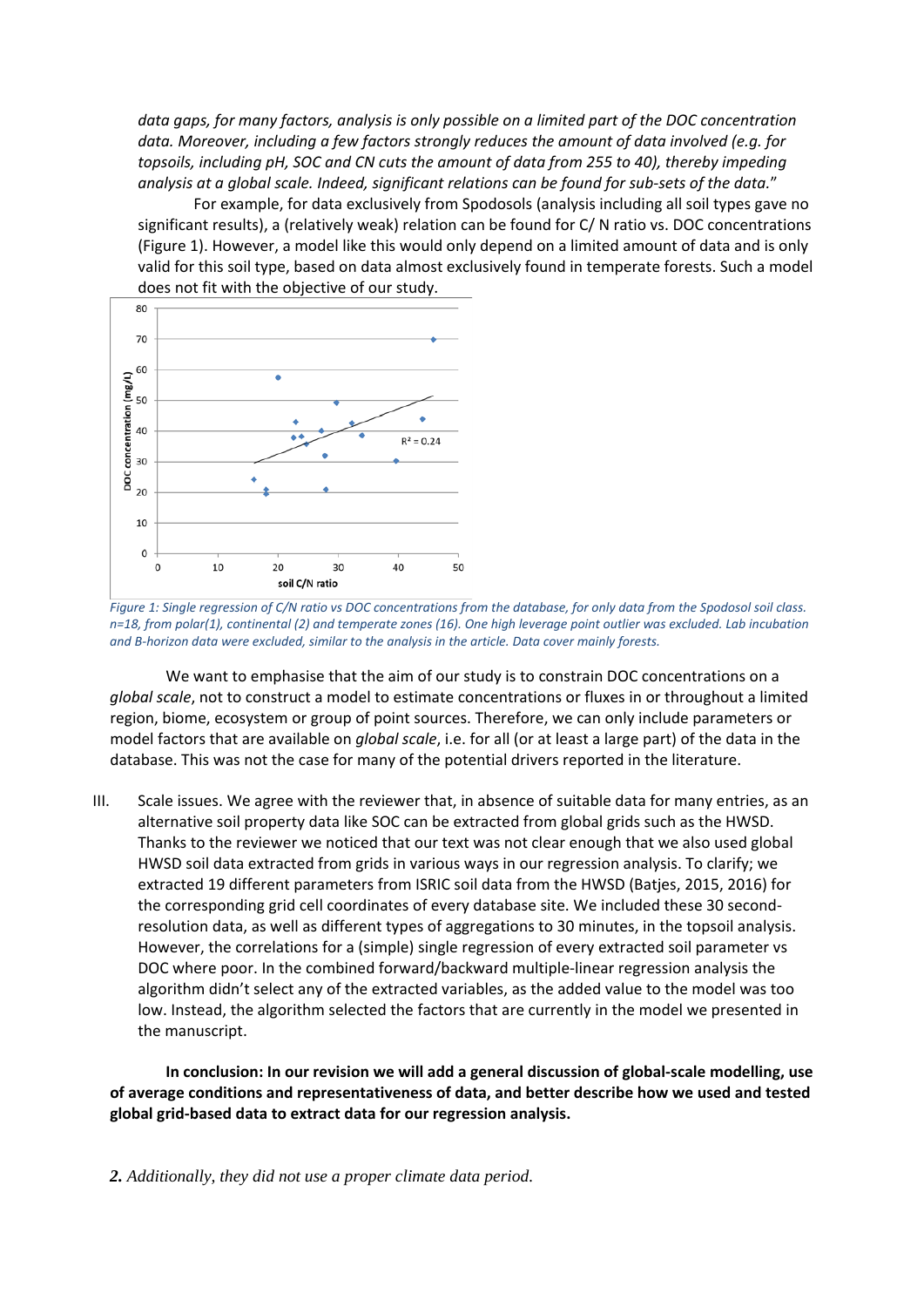We believe the reviewer refers to the use of data extracted from grid for precipitation and temperature. For the database entries, as an alternative to the limited data reported in literature, we used data from the climate database of the IMAGE model (Stehfest *et al.*, 2014), which involves the CRU climate data. Though we included the correct climate data period we noticed, thanks to the reviewer, that we used an outdated reference for these climate data, **which we will correct by replacing (New, Hulme and Jones, 1997) by (Harris** *et al.***, 2013).** 

In addition we want to emphasize we aimed to constrain and model DOC concentrations on a global scale. We therefore developed the model based on forward/backward multiple-linear regression algorithms. The resulting model was then applied on calculating a global distribution of annual average DOC concentrations. The period 1970-2000 was used as example. Naturally, for calculating DOC concentrations for the year 1970 we used climate data representative for 1970, and correspondingly for the other years. We believe this to be the appropriate method.

#### *3. The bright side of this work was the time that authors spent on collecting the measurements from various studies, although most of them were already reported by Camino-Serrano et al. (2014).*

Thank you for the recognition of the effort we made. We believe our database is novel compared to the one of Camino-Serrano (2014), which, though impressive, is not publicly available. Comparing both datasets, the studies analysed in the 1<sup>st</sup> part of the study by Camino-Serrano (2014) mainly cover locations in Europe, as can be viewed in Figure S1 of their supplementary information (Camino-Serrano *et al.*, 2014). More important, the majority of the measurements used there are from the International Cooperative Programme on Assessment and Monitoring of Air Pollution Effects on Forests (ICP Forests) (Nieminen *et al.*, 2016), as Camino-Serrano (2014) show in their Table 1. We, however, on purpose did not include data from ICP Forests in our database, as these data are not publicly available; availability and accessibility were a prerequisite for inclusion of a study in our database. Further, we aimed to constrain and model DOC concentrations on a *global* scale, where Camino-Serrano (2014) in the  $2<sup>nd</sup>$  part of their study built models describing DOC concentrations in European broadleaved and coniferous forests. We therefore believe both studies complement each other.

#### *4. Following some major comments:*

*1) I search the author's name and paper name on PANGAEA.de and I could not find any database or model codes. It will be useful if the authors provide a direct link to such data. However, I extracted the model results from the provided netcdf file attached to this manuscript. First of all, the time dimension in the model output has 7 layers which seem almost identical to me. What are those 7 layers and why are they almost identical?. Secondly, the model output is for 1970 to 2000 while their database is not in this time period. Thirdly, the model outputs are significantly lower than their reported database and previous studies. I get average of 16.5 mg C L-1 (median:13.7) for the topsoil and average of 2.1 mg C L-1 (median: 0.9) at the subsoil layer. This shows the weakness of model in representing the processes which are controlling the DOC concentration (mentioned above).*

#### **The Supplementary Information, including the database, will be submitted to PANGAEA when submitting the final accepted article, so we can include the DOI in the article.**

Responding to the reviewers first question, the 7 layers in the time dimension are the 7 fiveyearly grids for the period of 1970-2000. **We will add to the SI readme that we present five-yearly grids**. The 7 layers are similar, as some of the model parameters only change slowly over time, e.g. climate zones. Therefore we chose to present five-yearly grids. However, there are still significant changes in the spatial distribution over time, in particular due to land use change. Therefore we included the time-dimension in the netcdf.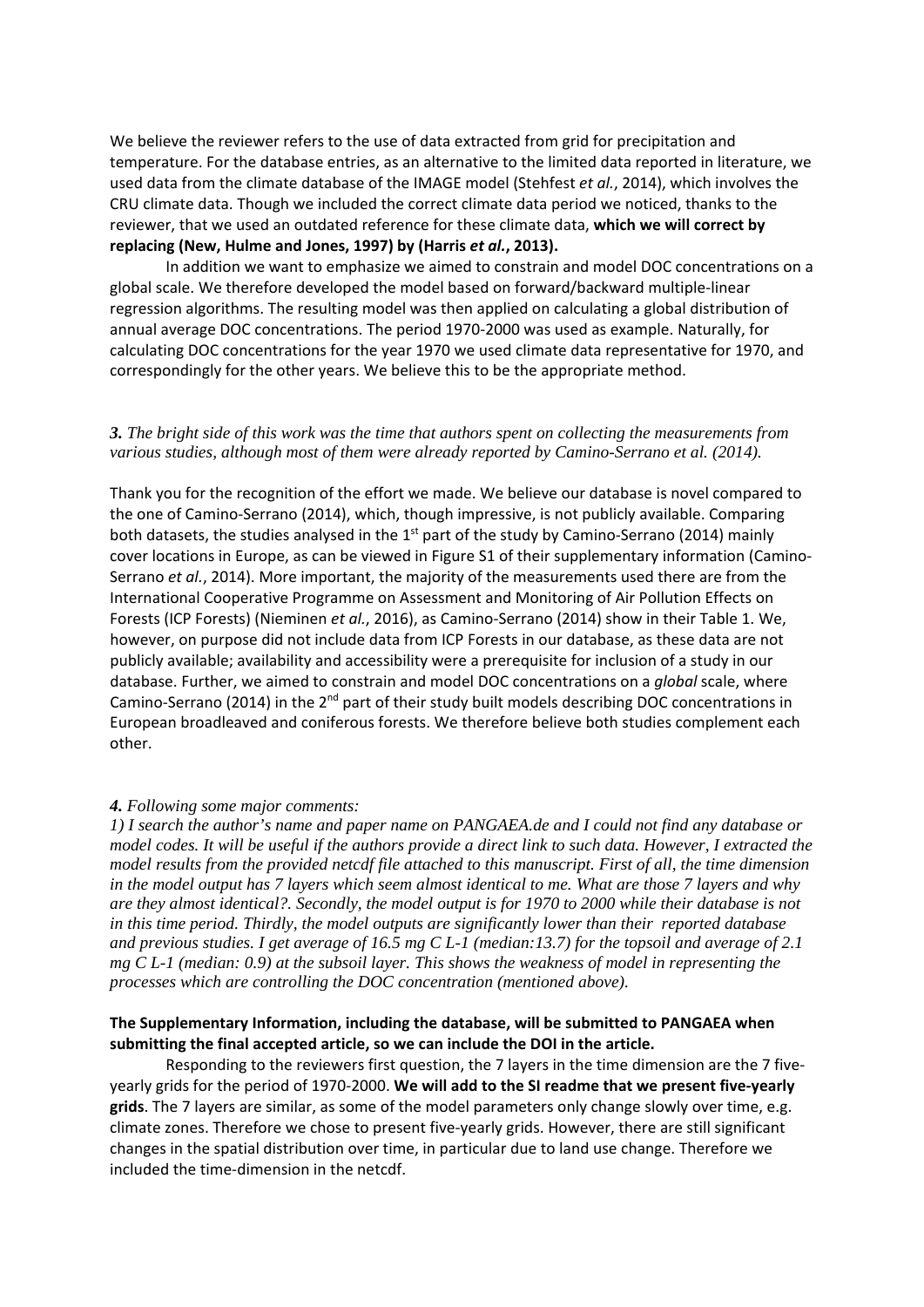In response to the reviewers second point: we refer to the answer to question 2, where we addressed this already.

Responding to the reviewers third point: when calculating the average and median of *all* cells, this would indeed be in the range of the values mentioned by the reviewer. However, the calculation of these (topsoil) mean values then also includes the many grid cells with an area cover of Aridisols (soil class), ice cover, rock cover, shifting sands, salt plains or hot deserts. For these areas, we did not use the model but assume a fixed DOC concentration equal to that in precipitation, for which we use 1.55 mg C/L, the median value from the overview by Aitkenhead-Peterson, McDowell and Neff (2003). We explain this in footnote 2 of table of Table 3. **We will add a sentence about this in the text to emphasise this.** Thus, when comparing the averages or medians of the netcdf grid data with the model in the approach as described by the reviewer, the values do not correctly represent the performance of the model. **We will revise where necessary the presentation and discussion of the model performance (e.g. in Figure 5, Figure 10, Table 3, Table 4 and the corresponding text).**

# *5.*

*2) I noticed in your dataset there are many sites that you only have DOC flux reported. If you do not want to analyse this flux, all those sites should be removed from your dataset. Keeping just sites with observed DOC concentrations will leave only 550 measured points where plenty of them have same sample ID. Hence the claim of having 762 entries and 351 sites is not really true for soil DOC. Also 94 points are non-yearly averaged, with at least 40 of them are only once measured. These data should be removed from data analysis as they cannot be representative of a site. The future corrected model should be run again excluding these points and all result should be corrected.*

The database is not limited to annual average DOC concentrations. Apparently the manuscript was not clear enough so **we will improve the database description, for example in section 3.2.2**.The reviewer states that data on fluxes and non-yearly average concentrations should be excluded from the data analysis and model construction. That is exactly what we did, **so we need to improve the description in our manuscript in that respect.**

# *6.*

### *3) I do not see any model vs measurements validation for subsoil.*

Thank you. Indeed, we did not make a plot for the subsoil similar as done for the topsoil in Figure 7. This however is due to the different approach for the subsoil, for which we present different models for every USDA soil class (eq.2). Every single individual model of these models consists of a simple regression function through the measurement data (relative to the topsoil concentration). See Figure 10 for the example for Spodosols. As there is only one independent variable in this model, namely depth, the RMSE and R<sup>2</sup> already present the degree of model performance. Both are given in Table 4 for every single soil class model and discussed in section 3.2.2. We therefore believe that plotting the several model vs measurements graphs would be redundant.

### *7.Comments/Question:*

*p1.l15: 2.9 Pg C yr-1 is not the processed fraction but the terrestrial transported flux.*

We currently describe the C flux component as "*Global inland waters are estimated to process about 2.9 Pg C/y …*", which is in correspondence with Regnier *et al* (2013) stating that "*The present-day bulk C input (natural plus anthropogenic) to freshwaters was recently estimated at 2.7–2.9 Pg C yr– 1* "(Regnier *et al.*, 2013, p. 2). We prefer the word 'processed' above 'transport', as with respect to C,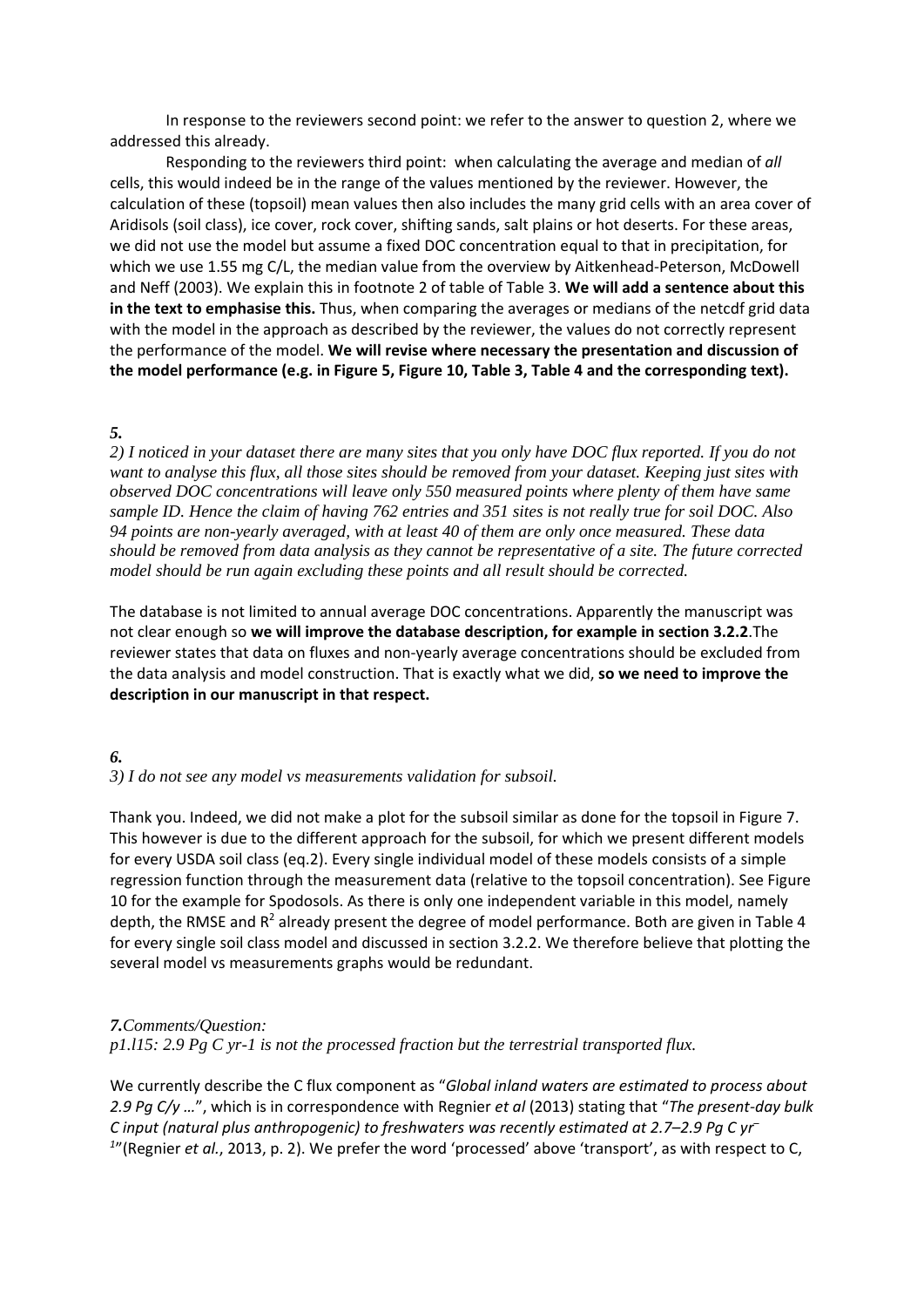inland waters are to be viewed as active systems (Cole *et al.*, 2007; Aufdenkampe *et al.*, 2011) and not 'passive pipes' (Cole *et al.*, 2007, pp. 174, Figure 1a).

*8. p1.l18: For the most part, every fraction of terrestrial leached C is missed in previous studies, not only groundwater leaching, leading to overestimation of sink capacity of land (Jackson, Banner, & Jobbágy, 2002; Janssens et al., 2003)*

We agree with the reviewer and notice the current phrase could be interpreted as if we do not. **We will modify the sentence.**

*9. p2.l2: Which fraction of DOC you are talking about? Leached or soil solution?*

We mean DOC in soil solution and **will add this in the manuscript.**

## *10. p2.l5-7: Needs reference.*

In Table 1 we summarized the many possible drivers of DOC concentrations and the studies they are reported in. In this table, we refer both to studies that did and those that did *not* identify a factor as a main control. Though we refer to Table 1 one sentence later, **we will also refer to Table 1 after this sentence.**

*11. p2.l8: Not correct. Kalbitz found strong or positive influence of pH and C:N on DOC concentration and no trend/influence on C leaching flux*

We acknowledge that 'leaching' in here might be interpreted as specifically the flux, where we mean 'solution'. **We will clarify this.**

*12. p2.l11: concentration in soil or leaching flux? Moreover, soil DOC concentration changes within depth regardless of transporting period due to organic matter availability within different soil column (Jobbágy & Jackson, 2000).*

We believe that 'dissolved C in soil pore water' in here is a clear definition, as in these sentences we explain the boundaries of this study.

### *13. p3.l7: remove "on"*

### **We will address this during a careful edit for language and grammar.**

### *14. p3.l17: Which classification was used for your final modelling?*

We used the alternative classification following Batjes (2015, 2016), as we state in the first sentence of the topsoil database analysis. To make this more clear, **we will therefore move this sentence to the beginning of section 3.1, where we start the analysis of the database.**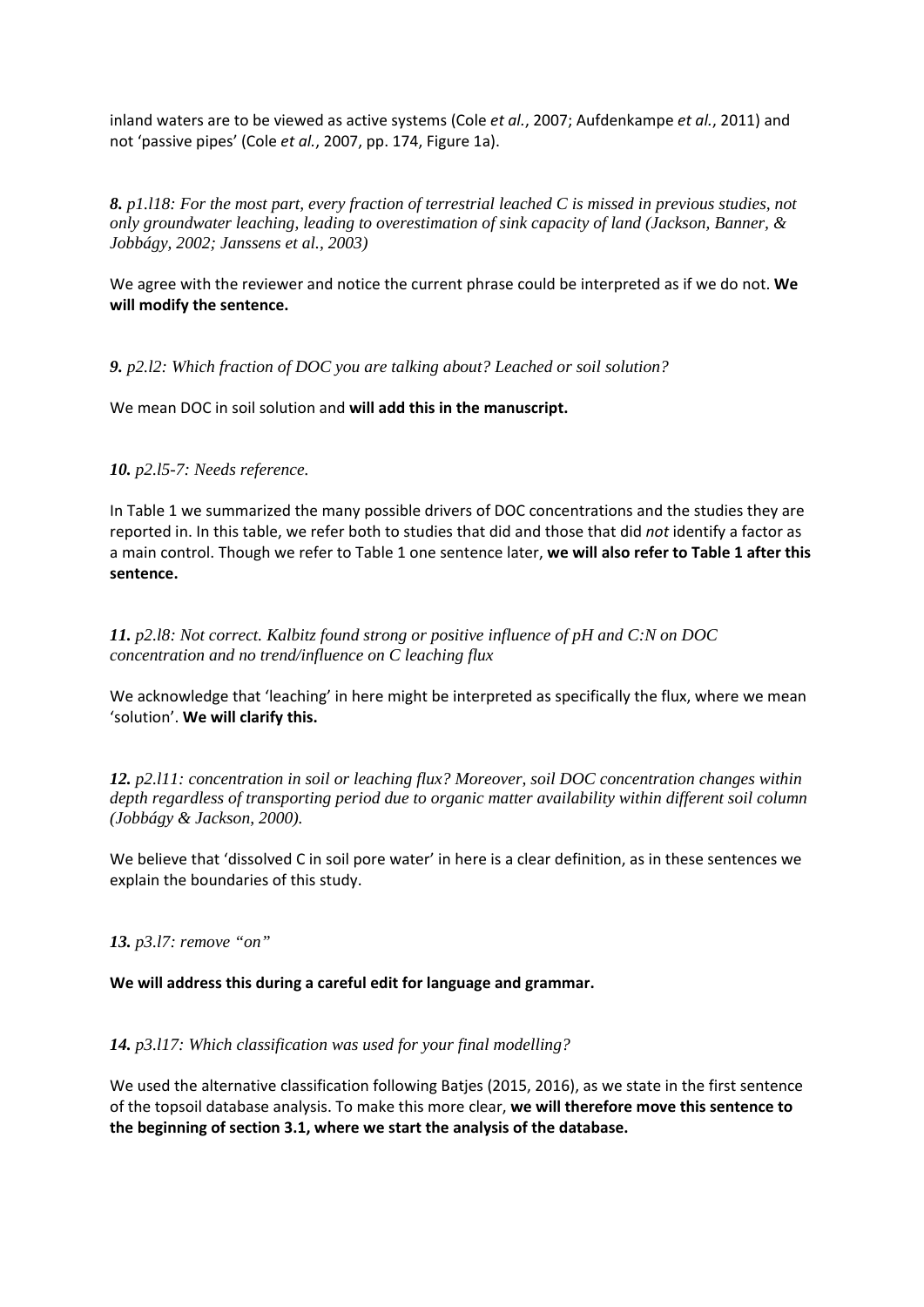# *15. p3.l23:What do you mean by SI1? give a right address to files in that folder*

SI is the abbreviation for Supplementary Information. So, SI1 means number 1 of the SI. **We will explain the full term in the text.** We have also given a clear description of all Supplementary Information in the readme file in the SI.

*16. p3.l25: Subsoil DOC concentration cannot be calculated based on topsoil concentration using only simplified "soil class-dependent decay coefficient". The subsoil DOC concentration, similar to top soil, is mainly controlled by total available SOC not soil class (Jobbágy & Jackson, 2000).*

The aim of our study is to constrain DOC concentrations on a global scale, not to construct a model to estimate concentrations or fluxes in or throughout a limited region, biome, ecosystem or group of point sources. We totally acknowledge and agree that the parameters we use in our final model are not fully representative of all the processes controlling soil DOC. We however believe our current approach is valid for making a first estimate on the global scale. We explained this further in question 1.

*17. p3.l34: Provide the R script which was used for data analysis*

## **We will add the scripts for the (multi-)regression analysis for both top- and subsoil.**

## *18. p4.l4: How many sites at the end were used for modelling at the end?*

We addressed this in the respective chapters for topsoil (3.2) and subsoil (3.3), specifically in Figure 7 and Table 4. Still, we acknowledge we should also mention it in the text, **so we will some text on this.**

### *19. p4.l21: 40 collected samples would be enough for developing a process-based model.*

The aim of our study is to constrain the dissolved C concentrations on a global scale, not to construct a model to estimate concentrations or fluxes in or throughout a limited region, biome, ecosystem or group of point sources. As we show in Table 1, the global cover of DIC concentration is limited. In a following study we are currently working on, we will also include a model for DIC, using a different approach.

### *20. p4.l25: Explain why you exclude the Histosols*

We currently explain this later in the text, but **will also briefly explain it here.**

*21. p4.l27: Explain the reason for the decreasing DOC concentration with depth, e.g. the top soil concentration is controlled mainly by production, decomposition and leaching of DOC while subsoil concentration is controlled mainly by advection, diffusion and leaching.*

Thank you for the suggestion. We believe we do this already in the introduction, in particular in the first two paragraphs on page 2. **We will however also include 'advection, diffusion and leaching' in the text there**.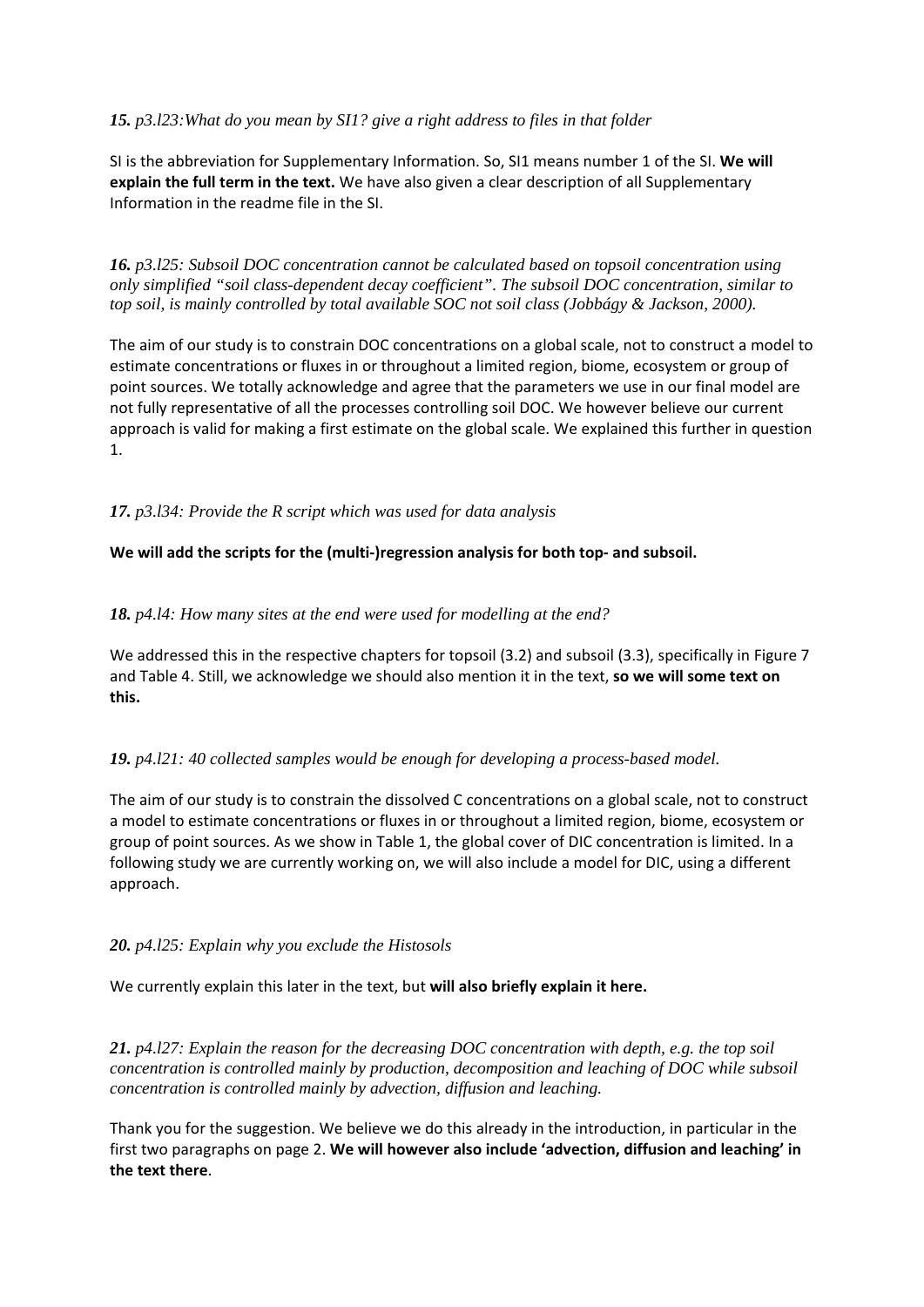*22. p5.l15: The production of DOC and thus its concentration is controlled by factors such as temperature, C:N ratio, vegetation cover, soil moisture and microbial decomposition. I do not see in your model any of these factors directly applied.*

The aim of our study is to constrain DOC concentrations on a global scale, not to construct a model to estimate concentrations or fluxes in or throughout a limited region, biome, ecosystem or group of point sources. We totally acknowledge and agree that the parameters we use in our final model are not fully representative of all the processes controlling soil DOC. We however believe our current approach is valid for making a first estimate on the global scale. We addressed this point in the answer to question 1.

*23. p5.l20: Not true. You could use a global data product, for instance for SOC and pH for the points where you do not have the reported values. You cannot omit these parameters when it comes to representation of soil DOC*

We believe it to be valid approach, as we *did* include global products in our analysis. We addressed this point in the response to question 1.

*24. p5.l22: As I say, you cannot just ignore the soil properties which are directly controlling DOC processes and flux when global products are available that could be used.*

We totally acknowledge and agree that the parameters we use in our final model are not direct controls of soil DOC which at this scale are related to "average" conditions (see response #1)

*25. p5.l24: soil class cannot solely represent all the physical and chemical characteristics of conditions which influence the soil DOC concentration. You must include environmental parameters such as soil moisture (DeLuca, 1992; Kalbitz, 2000; Lundquist, 1999; Michalzik, 2001), temperature (Michalzik, 1999; Moore, 2008; Raymond, 2010), pH (Fröberg, 2011; Scheel, 2008), C:N and N effect (Gödde, 1996; Kindler et al., 2011) and soil texture (Davidson et al., 2006; Filip, 1971; Sollins, Homann, & Caldwell, 1996; Stotzky, 1967; Vogel et al., 2015) to have a realistic representation of DOC.*

See our response #1.

*26. p5.l26: You can find HWSD product which reports SOC directly (Nachtergaele et al., 2010).*

We used global products in our analysis. We addressed this point in the answer to question 1.

*27. p5.l26: No you cannot simply represent temperature and moisture condition by climate zones. You have temperature in your data set. Why not use that as a model parameter? and use global products for soil moisture and missing temperature data.*

We totally acknowledge and agree that the parameters we use in our final model are not fully representative of all the processes controlling soil DOC. We did include global products in our analysis. Temperature was not selected by the algorithm in the combined forward/backward multiregression analysis. See response #1.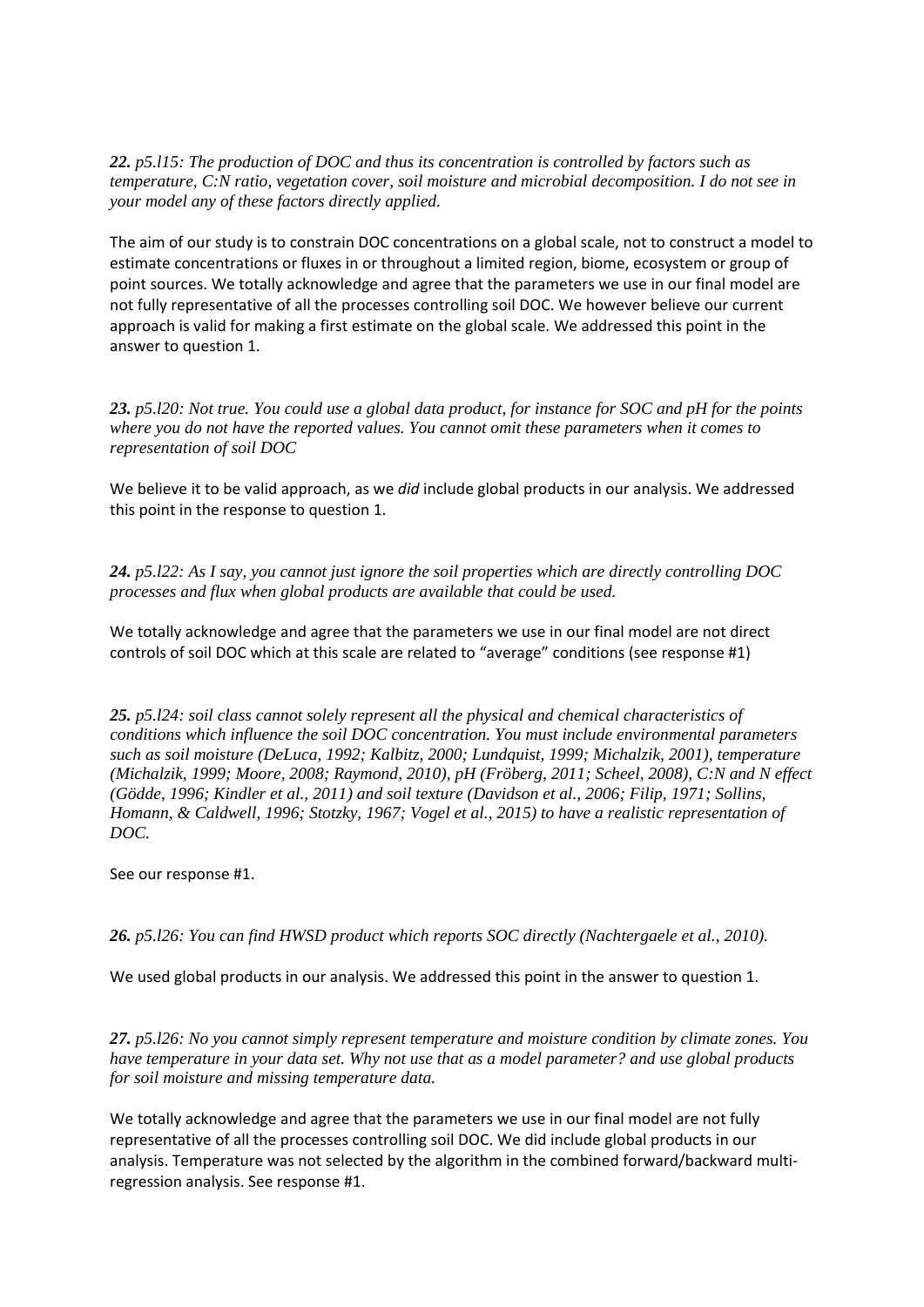*28. p5.l30: What do you mean by testing? it is not explained in the method. However, you used a dataset from 1961 to 1990 to represent a DOC concentration until year 2000? how did you fill the data from 1990 to 2000?*

We explain it in the sentence that follows on page 5 line 29-32. We agree the short sentence on 'testing' is not clear and **will edit this.** With regard to the second question; We did use the correct dataset, but unfortunately the incorrect reference. We will correct this, as we explained in the answer to question 2.

*29. p6.l2: As SOC is the main source of soil DOC, all these patterns could be simply explained by SOC distribution in different biomes studied by Jobbágy and Jackson (2000).*

We included SOC in the regression analysis (from global products), but the regression algorithm did not include any of those in the best fit (see our response #1). We believe the global relations are not to as simple as the reviewer suggests.

#### *30. p6.l5-11: This belongs to method*

In this paragraph we analyse specifically the topsoil results of the database compilation. The database compilation is the first part of our method, the database is the result of it. Therefore, we believe these lines to belong to the results and analysis section.

### *31. p6.l7: You should be careful to not include the above ground or litter DOC measurements in top soil DOC measurements.*

We included no aboveground data in the database. The database contains three entries which specifically are referred to as 'litter layer' in their sources (Markewitz *et al.*, 2004; Gielen *et al.*, 2011). According to the soil sampling guidelines of both the USDA (Schoeneberger, Wysocki and Benham, 2012, p. 6) and the FAO (Jahn *et al.*, 2006, p. 32) a litter layer that has begun to decompose could be included as part of the O horizon, namely as the Oi horizon. Michalzik and Matzner (1999) also included this Oi horizon in their early overview of DOC concentrations and fluxes in different soil horizons in forests. We acknowledge however that in this matter different approaches and views exist among soil scientists. As we do not only assess the mineral soil horizons but also the O horizon, we believe it to be acceptable to include litter layer and Oi measurements in the topsoil DOC data.

*32. p6.l16: The warmer regions, since higher temperature increases the decomposition of DOC, would exhibit lower concentration. But this would not be true in all the cases as the production of DOC can also increase during high temperature (Michalzik et al., 1999) and leaching of DOC out of soil will decrease due to the higher evapotranspiration and reduced soil water (Raymond & Saiers, 2010), resulting in an increase of DOC concentration in some regions. Hence, the authors' model based on climate zones is not valid.*

We agree that drivers can have differing or even opposing effects depending on the location, like we explain on page 7, line 26-32. Also, some effects might be indirect, like in the example we give on page 5, line 14-15. We however believe our current approach is valid for making a first estimate on the global scale. See our response #1.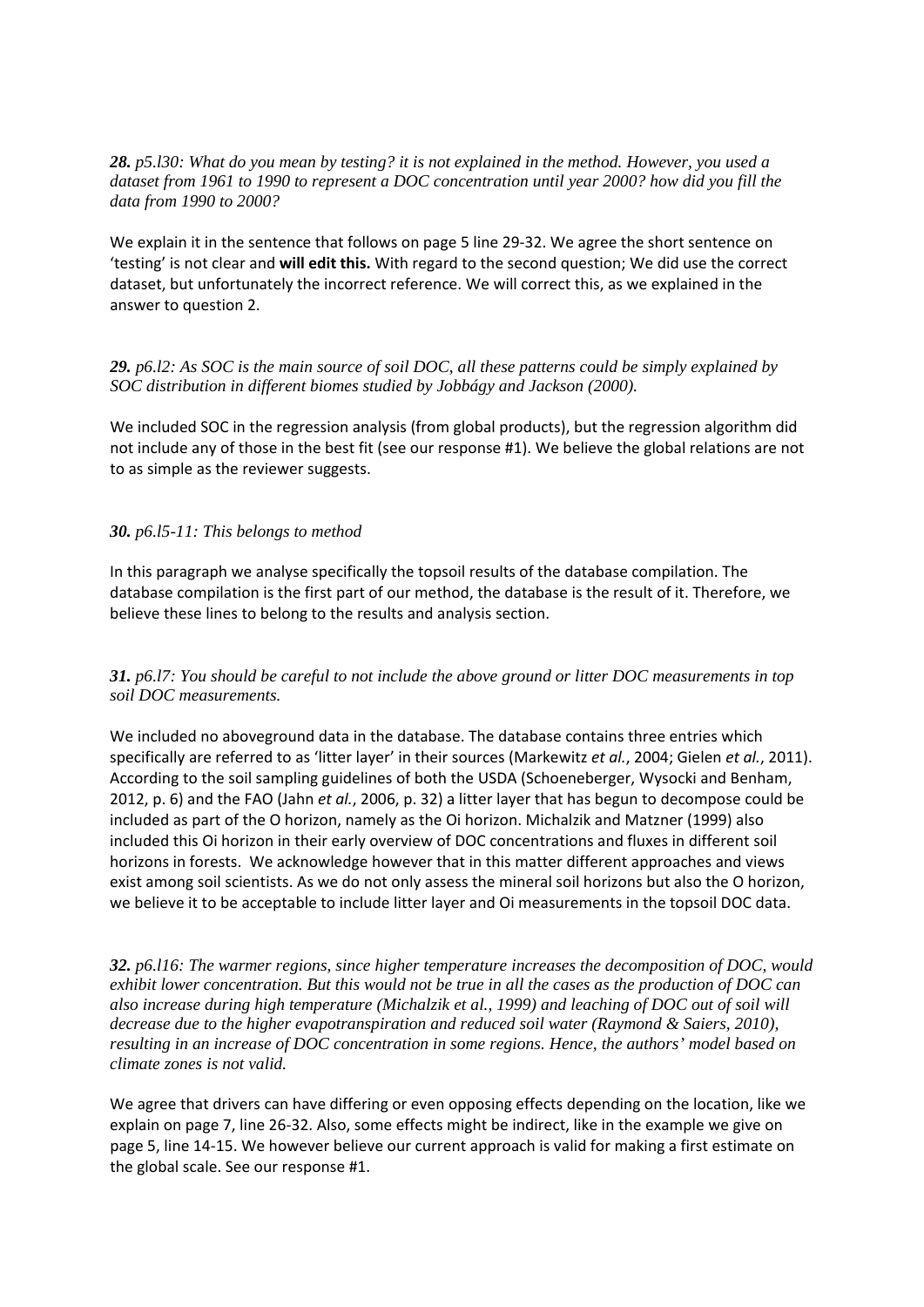### *33. p6.l26: There are many global or regional datasets that you can use for soil texture, SOC and pH.*

We did include global products in our analysis. However they were not selected in the combined forward/backward multiple-linear regression analysis by the algorithm. We explained this further in the response to question 1.

## *34. p6.l27: Where are the results for this statement?*

Indeed, in order to keep focus we did not add the many non-significant results. However, we understand the interest of the reviewer in these results. **In addition to the analysis code, we will add the extracted data for all database entries (both the 30 second resolution and aggregations to 30 minutes, representing the mean and dominant value) in a separate sheet in the database, so the analysis can be reproduced.**

*35. p6.l30: Again, where are the results for this?*

See #34.

*36. p6.l31: First of all this should be in method not result. Secondly, as I mentioned above, you cannot represent correctly the processes which are influencing the soil DOC by these oversimplified factors. I suggest reconsidering your approach. As I see your results Fig.7, your model for topsoil is not capable of capturing properly the measurements at all, low concentration modelled for high measured points and vice versa. p7. This whole page is poorly written. Back-and-forth between method and some pieces of results, with scattered arguments to support poorly constrained results.*

With regard to the reviewers first point, we believe this part should belong in the 'results and analysis' part of the manuscript, as this paragraph (page 6 line 25 – page 7 line 5) presents the results of the multi-regression analysis. The model itself is a result of our study, not merely a method.

With regard to the reviewers second point, we would like to point out that the aim of our study is to constrain DOC concentrations on a global scale, not to construct a model to estimate concentrations or fluxes in or throughout a limited region, biome, ecosystem or group of point sources. We totally acknowledge and agree that the parameters we use in our final model are not fully representative of all the processes controlling soil DOC. We however believe our current approach is valid for making a first estimate on the global scale. We addressed this point in the answer to question 1.

Finally, we will address the composition of this chapter during **a careful edit for language and grammar.** We however wish to emphasise that the product of the model analysis is on purpose presented as a result, and not merely a method, as the model is the final outcome of our study.

*37. p8. The whole same story defined for the "Top soil" section.*

See # 36.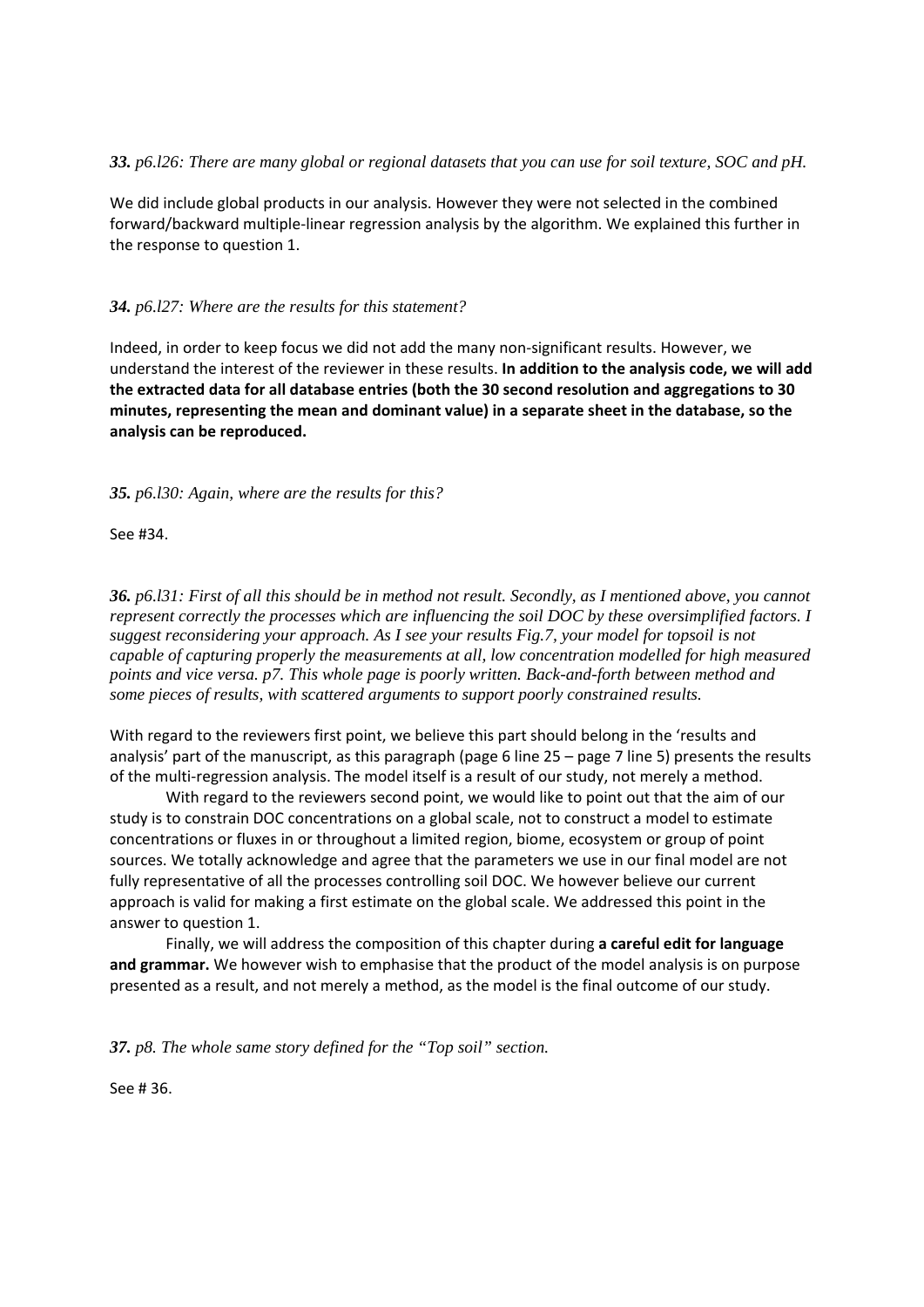*38. p8.l16:32: This all belongs to method not results. However, I am not satisfied that the subsoil concentration can be represented by only a simplified "soil class-dependent decay coefficient" which is not also well explained in this manuscript.*

We addressed this in our reply to question #36, where, with regard to the use of soil class as a factor, we also refer to our extensive answer to comment #1.

*39. p9. "Application and perspective": There are more parameters that should be included in your model as mentioned above.*

We would like to point out that the aim of our study is to constrain DOC concentrations on a global scale, not to construct a model to estimate concentrations or fluxes in or throughout a limited region, biome, ecosystem or group of point sources. We totally acknowledge and agree that the parameters we use in our final model are not fully representative of all the processes controlling soil DOC. We however believe our current approach is valid for making a first estimate on the global scale. We addressed this point in the answer to comment #1.

*40. p10.l7: No you cannot simply apply the water flux to the soil DOC concentration and get the leaching of DOC as the DOC removal from soil column applies the changes to the other processes involved in production/decomposition of soil DOC, resulting in change of concentration in soil as well.*

We agree with the reviewer that the water flux should not be multiplied with the DOC concentration at a certain depth *'x'* to calculate the flux over the total column. We believe we are neither stating that. Though not the aim of this study, we would consider a method in which, *for annual average values*, the DOC flux at depth *x* can be gained by multiplying the concentration at depth *x* with the water flux at depth *x*. See also our answer on question 1 of reviewer 1.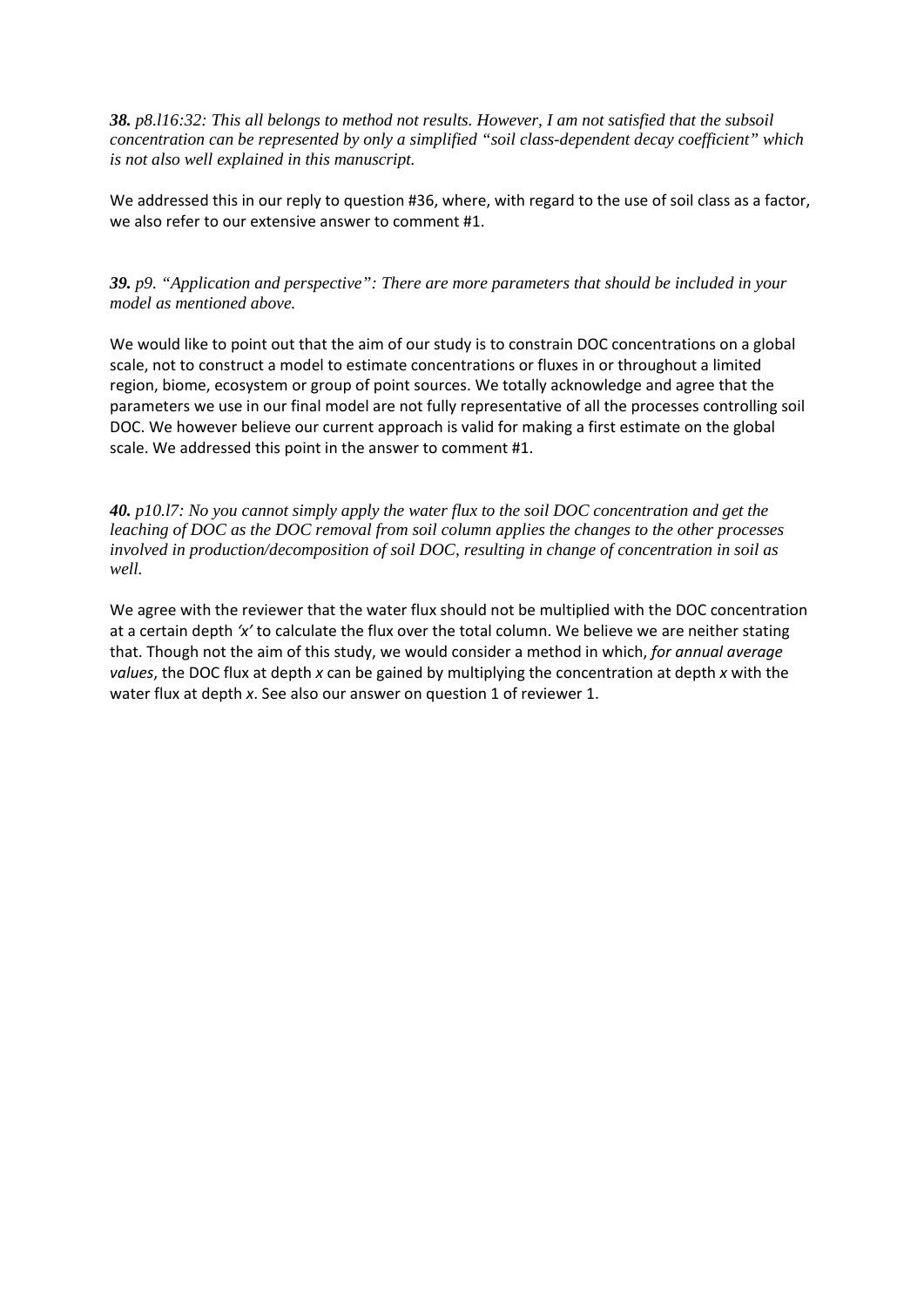### **References**

Aber, J. D. *et al.* (1989) 'Nitrogen saturation in northern forest ecosystems.', *BioScience*, 39(6), pp. 286–378.

Aitkenhead-Peterson, J. A., McDowell, W. H. and Neff, J. C. (2003) 'Sources, production, and regulation of allochthonous dissolved organic matter inputs to surface waters', in *Aquatic Ecosystems*. Elsevier, pp. 25–70.

Aufdenkampe, A. K. *et al.* (2011) 'Riverine coupling of biogeochemical cycles between land, oceans, and atmosphere', *Frontiers in Ecology and the Environment*. Ecological Society of America, 9(1), pp. 53–60.

Batjes, N. H. (2015) *World soil property estimates for broad-scale modelling (WISE30sec)*. ISRIC-World Soil Information.

Batjes, N. H. (2016) 'Harmonized soil property values for broad-scale modelling (WISE30sec) with estimates of global soil carbon stocks', *Geoderma*. Elsevier, 269, pp. 61–68.

Camino-Serrano, M. *et al.* (2014) 'Linking variability in soil solution dissolved organic carbon to climate, soil type, and vegetation type', *Global Biogeochemical Cycles*. Wiley Online Library, 28(5), pp. 497–509.

Chantigny, M. H. (2003) 'Dissolved and water-extractable organic matter in soils: a review on the influence of land use and management practices', *Geoderma*. Elsevier, 113(3–4), pp. 357–380.

Cole, J. J. *et al.* (2007) 'Plumbing the global carbon cycle: integrating inland waters into the terrestrial carbon budget', *Ecosystems*. Springer-Verlag, 10(1), pp. 172–185. doi: 10.1007/s10021-006-9013-8.

Currie, W. S. and Aber, J. D. (1997) 'Modeling leaching as a decomposition process in humid montane forests', *Ecology*. Wiley Online Library, 78(6), pp. 1844–1860.

Don, A. and Schulze, E.-D. (2008) 'Controls on fluxes and export of dissolved organic carbon in grasslands with contrasting soil types', *Biogeochemistry*. Springer, 91(2–3), pp. 117–131.

Easthouse, K. B. *et al.* (1992) 'Dissolved organic carbon fractions in soil and stream water during variable hydrological conditions at Birkenes, southern Norway', *Water resources research*. Wiley Online Library, 28(6), pp. 1585–1596.

Evans, C. D., Monteith, D. T. and Cooper, D. M. (2005) 'Long-term increases in surface water dissolved organic carbon: observations, possible causes and environmental impacts', *Environmental pollution*. Elsevier, 137(1), pp. 55–71.

Fernández-Sanjurjo, M. J., Vega, V. F. and Garcia-Rodeja, E. (1997) 'Atmospheric deposition and ionic concentration in soils under pine and deciduous forests in the river Sor catchment (Galicia, NW Spain)', *Science of the total environment*. Elsevier, 204(2), pp. 125–134.

Gielen, B. *et al.* (2011) 'The importance of dissolved organic carbon fluxes for the carbon balance of a temperate Scots pine forest', *Agricultural and Forest Meteorology*. Elsevier, 151(3), pp. 270–278.

Harris, I. *et al.* (2013) 'Updated high-resolution grids of monthly climatic observations–the CRU TS3. 10 Dataset', *International journal of climatology*. Wiley Online Library, 34(3), pp. 623–642.